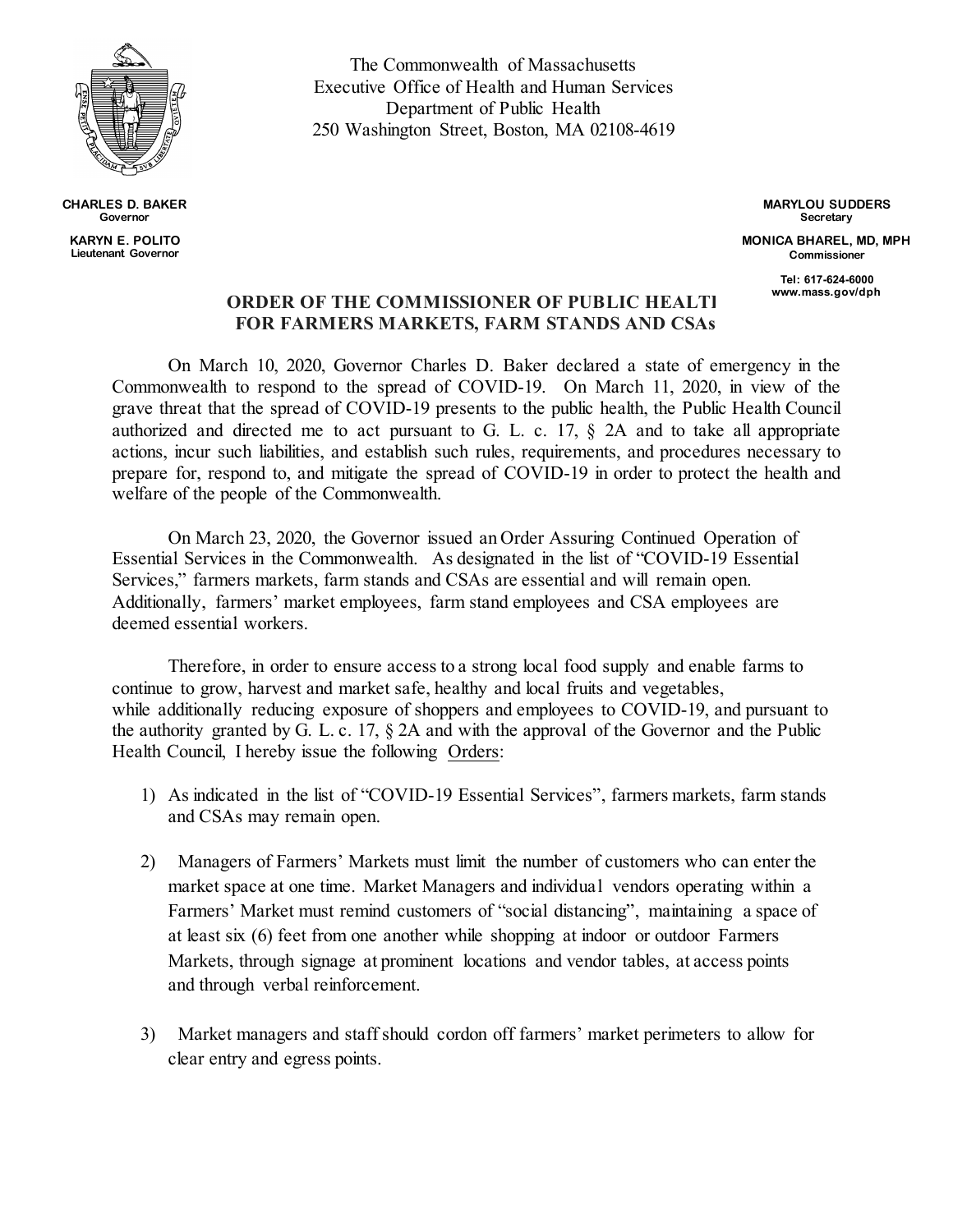- 4) Market managers and staff must monitor and control the number of customers allowed within farmers' market areas and must allow no more than10-15 customers per 1,000 square feet at any one time.
- 5) Lines that form outside of market entry points must be monitored and set-up in a way that customers maintain recommended distances between each other while waiting.
- 6) Market managers must employ signage, floor marks and cones to direct customers to maintain spacing requirements.
- 7) Local law enforcement should be notified and consulted if any issues arise concerning distancing or other physical security concerns at the market.
- 8) Signs must be posted to remind staff and customers that they should not visit the market when they are sick.
- 9) Market managers, staff and vendors must clean and disinfect frequently touched objects and surfaces.
- 10) Farmers' markets, retail stands and CSAs are encourage to promote transactions that employ pre-bagging of produce, online-orders and other methods that limit public interaction and minimize the time customers spend at vendor tables to enable customer flow and the maintenance of distancing guidelines.
- 11) Farmers' markets may not offer product samples for on-site use or tasting in order to reduce opportunities for contamination and transmission of the virus.
- 12) Market managers and vendors should minimize the handling of produce and products by both staff and customers, and prohibit the touching of produce by customers at vendor tables and sales points.
- 13) Farmers' market managers, market staff, as well as vendors and their employees, shall not perform bagging of produce if reusable bags are utilized until further notice. Vendors may choose to use recyclable paper bags, compostable plastic bags or singleuse plastic bags during COVID-19 response operations in the Commonwealth
- 14) Vendors should not use tablecloths in order to make it easier to clean and sanitize table surfaces. Vendors must clean and sanitize their displays, including their tables and items used to display produce at the end of every market during market operation. Markets are recommended to discontinue the use of display items that cannot be cleaned and sanitized.